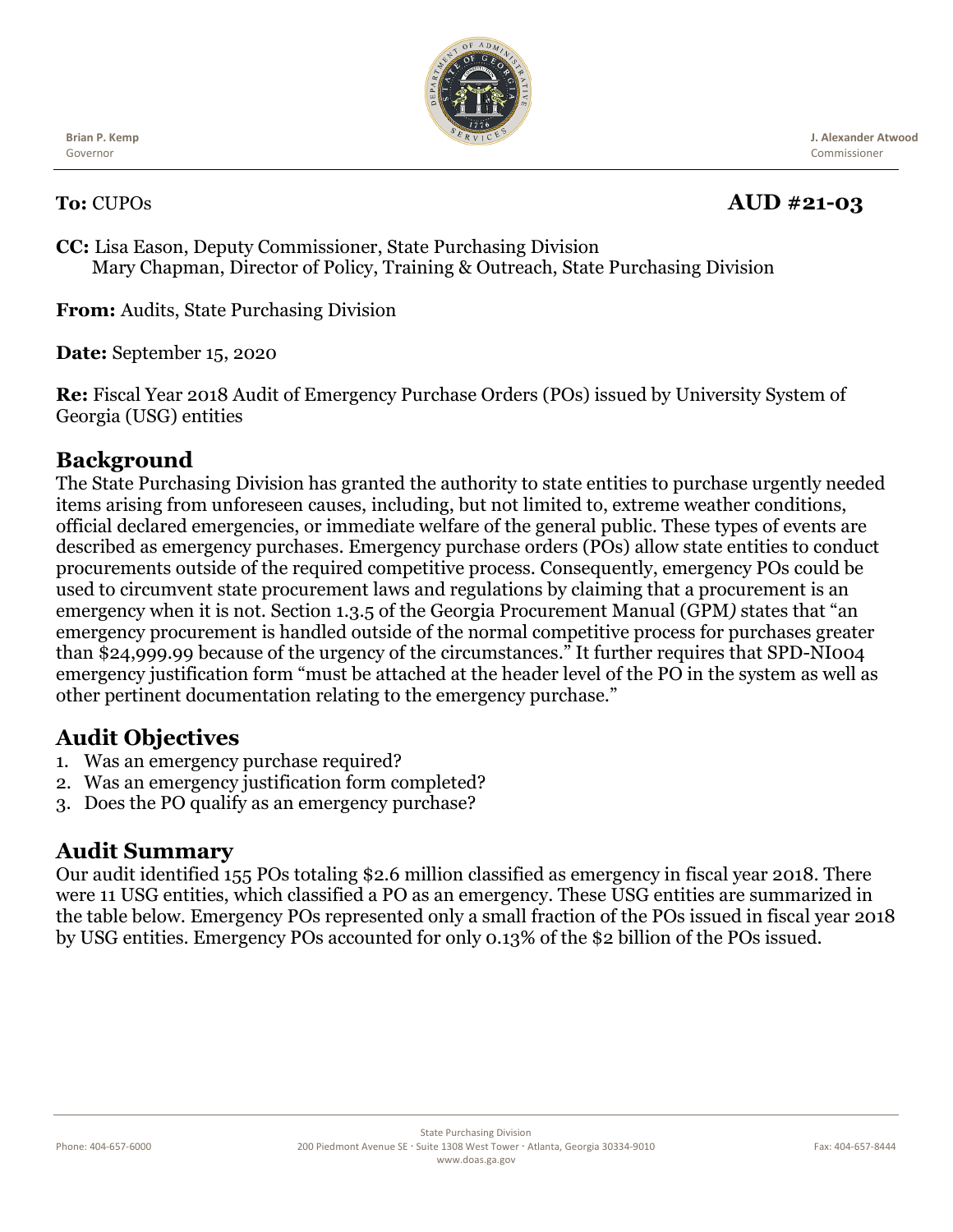| <b>USG Entities with Emergency POs</b>                                               | <b>PO Amount</b> | Percent | <b>PO Count</b> |
|--------------------------------------------------------------------------------------|------------------|---------|-----------------|
| Georgia State University                                                             | \$699,668        | 27%     | 23              |
| Georgia Institute of Technology                                                      | \$607,529        | 24%     |                 |
| Georgia Southern University                                                          | \$394,457        | 15%     |                 |
| University of Georgia                                                                | \$212,907        | 8%      | 88              |
| Kennesaw State University                                                            | \$200,692        | 8%      | 11              |
| Georgia Gwinnett College                                                             | \$197,465        | 8%      |                 |
| <b>Clayton State University</b>                                                      | \$95,350         | 4%      | $\overline{2}$  |
| University of North Georgia                                                          | \$61,132         | 2%      |                 |
| <b>Board of Regents</b>                                                              | \$60,000         | 2%      |                 |
| Fort Valley State University                                                         | \$26,775         | 1%      |                 |
| Savannah State University                                                            | \$180            | $<1\%$  |                 |
| Total                                                                                | \$2,556,155      | 100%    | 155             |
| Source: 1) BOR_OPO019D_PO_LIST_BY_BU_DTL; 2) PO data provided by Augusta University, |                  |         |                 |

Georgia Institute of Technology, Georgia State University and University of Georgia

# **Audit Findings**

Using the requirements from the GPM and State law as guidance, the audit identified:

- 1. 131 (85%) of the 155 POs classified as emergencies were less than \$24,999.99 and were not required to be coded as emergencies. The remaining 24 POs were greater than \$24,999.99 and required an emergency justification form.
- 2. We could not locate emergency justification forms for five (21%) of the 24 POs. These five POs are summarized below:
	- a. Four POs fell under the Board of Regents Public Works/Construction exemption three POs were with Georgia State University and one PO was with Georgia Gwinnett College. Section 1.3.6.1 of the GPM refers to this exemption. Since this type of procurement is exempt under the State Purchasing Act the POs could have been classified as exempt or "EXM" and consequently no emergency justification form would have been needed.
	- b. One PO was with the University of Georgia. This PO was misclassified as an emergency PO and should have been classified as a statewide contract – convenience or "SWCC"
- 3. One emergency PO issued by Georgia Southern University had to be reissued since the first PO had the supplier listed incorrectly.
- 4. Two POs were issued for non-emergencies. These were both issued by Georgia Southern University and are described below:
	- a. An RFQ was done for t-shirts for student recruitment and awarded to three suppliers. After the RFQ was completed the suppliers said they could not meet the delivery deadline. An emergency PO was done to ensure the t-shirts were ready for Georgia Southern's recruiting event.
	- b. A PO was done to pay contractors to serve as HVAC mechanics. Contractors were used to cover unfilled vacancies. The emergency justification form submitted in November 2017 indicated the contractors would be needed through the end of June 2018.

Neither of these issues appeared to be an emergency under section 1.3.5 of the GPM.